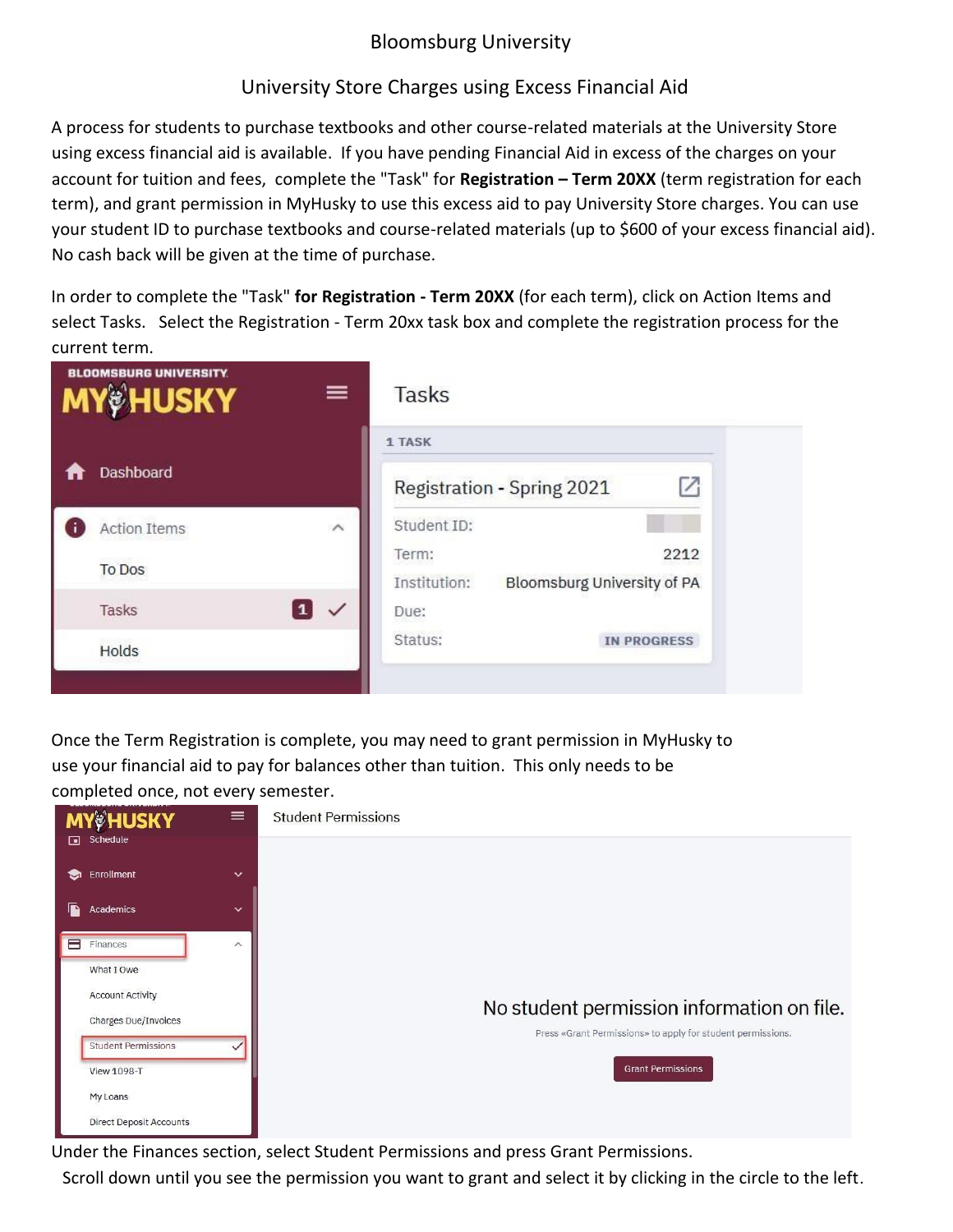## Permission Form Agreement

You are not required to give authorization but if so, you may rescind the authorization at any time in person at the financial aid office during normal business hours. Once the authorization is signed the Secretary of Education considers the initial authorization to continue to be valid for future years so long as the University notifies the student/parent in subsequent years before applying the Title IV financial aid to the student's account.

| ESIGNATURE        | I consent to conduct business electronically with Bloomsburg University of PA. This<br>consent pertains to all areas of University business including, but not limited to, all<br>MyHusky functions with the bursar, financial aid, admissions, and registrar. |  |  |
|-------------------|----------------------------------------------------------------------------------------------------------------------------------------------------------------------------------------------------------------------------------------------------------------|--|--|
| <b>PAYBALANCE</b> | I hereby grant permission to use restricted payments, such as Title IV Financial Aid<br>funds to pay my student account. This includes University Bookstore charges,<br>Inclusive Access Online Books charges and balances in terms other than the current.    |  |  |
| <b>ITLE4 AID</b>  | I hereby grant permission to allow Title IV Financial Aid funds to pay charges on my<br>student account. Allowable charges include tuition, mandatory fees, housing, meals,<br>health center fees and other miscellaneous charges.                             |  |  |
|                   | Cancel<br>Contirm                                                                                                                                                                                                                                              |  |  |

## Click on the box next to "Yes, I have read the agreement" and click Submit.

| Permission Form Agreement                                                                                                               | × |
|-----------------------------------------------------------------------------------------------------------------------------------------|---|
| Please read the permission description noted below and check the agreement box before proceeding.<br>The agreement is dated: 01/22/2021 |   |
| Yes, I have read the agreement<br>Submit<br>Cancel                                                                                      |   |

A message will briefly display on the top right corner of your screen stating your permission form has been accepted. It will then add the permission form accepted to your Student Permissions List. To grant other permissions select Grant Permissions. Permission only needs to be granted once as it remains in effect until revoked.